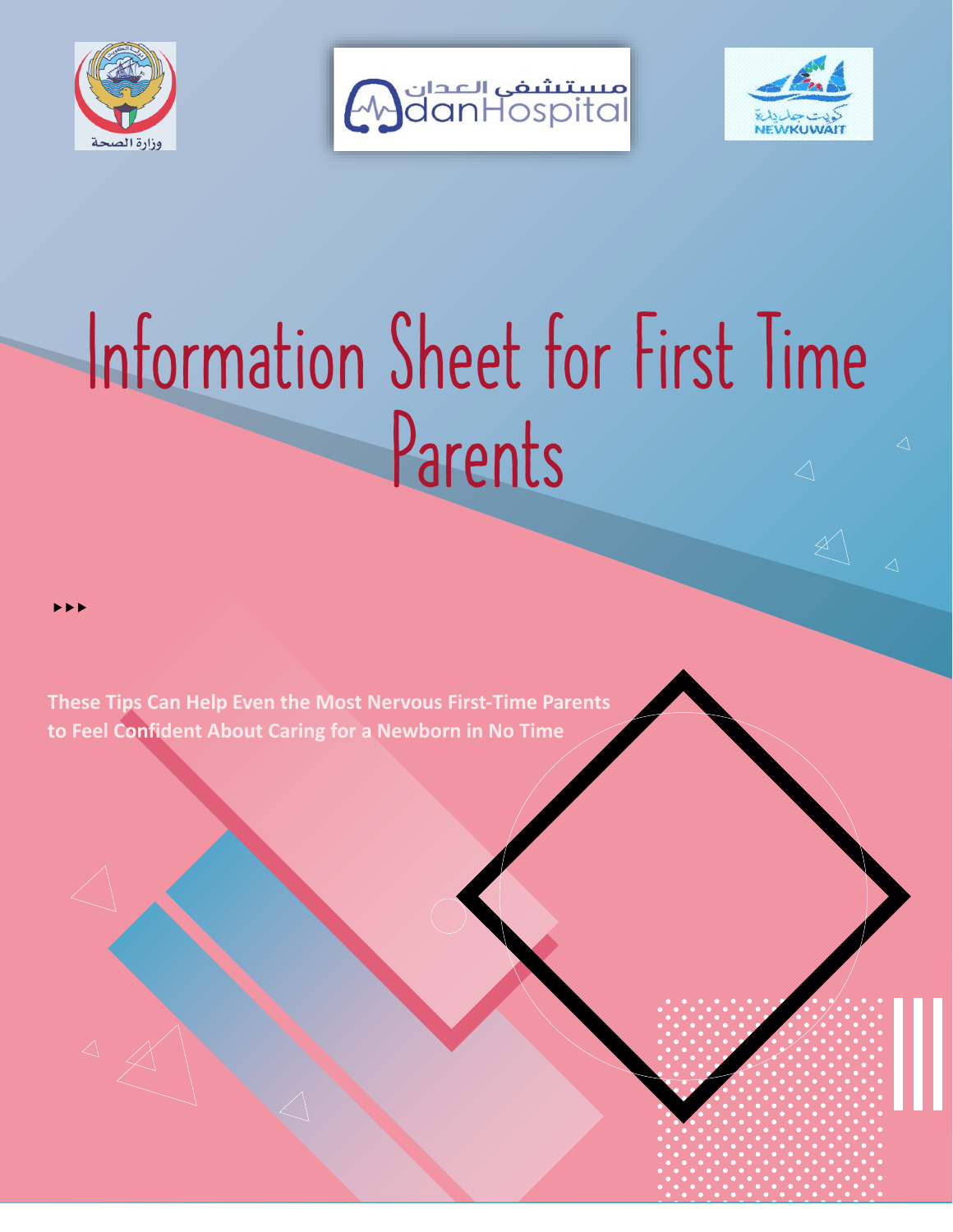| Getting<br>Help After<br>the Birth | While in the hospital, talk to the experts around you. IN AL-Adan Hospital there are<br>Dietietion and lactation consultants who can help you get started Breast feeding or<br>else. Nurses also are a great resource to show you how to hold, burp, change, and<br>care for your baby.<br>Relatives and friends often want to help too. Even if you disagree on certain things,<br>don't dismiss their experience. But if you don't feel up to having guests or you<br>have other concerns, don't feel guilty about placing restrictions on visitors. |
|------------------------------------|--------------------------------------------------------------------------------------------------------------------------------------------------------------------------------------------------------------------------------------------------------------------------------------------------------------------------------------------------------------------------------------------------------------------------------------------------------------------------------------------------------------------------------------------------------|
|                                    |                                                                                                                                                                                                                                                                                                                                                                                                                                                                                                                                                        |
|                                    |                                                                                                                                                                                                                                                                                                                                                                                                                                                                                                                                                        |
| Handling<br>a Newborn              | Wash your hands (or use a hand sanitizer) before handling your baby. Newborns<br>don't have a strong immune system yet, so they're at risk for infection. Make sure that everyone<br>who handles your baby has clean hands.                                                                                                                                                                                                                                                                                                                            |
|                                    | Support your baby's head and neck. Cradle the head when carrying your baby<br>and support the head when carrying the baby upright or when you lay your<br>baby down.                                                                                                                                                                                                                                                                                                                                                                                   |
|                                    | Never shake your newborn, whether in play or in frustration. Shaking can cause<br>bleeding in the brain and even death. If you need to wake your infant, don't do it by shaking –<br>instead, tickle your baby's feet or blow gently on a cheek.                                                                                                                                                                                                                                                                                                       |
|                                    | Make sure your baby is securely fastened into the carrier, stroller or car seat.<br>Limit any activity that could be too rough or bouncy.                                                                                                                                                                                                                                                                                                                                                                                                              |
|                                    | <b>Remember that your newborn is not ready for rough play</b> , such as being jiggled on<br>the knee or thrown in the air.                                                                                                                                                                                                                                                                                                                                                                                                                             |
|                                    |                                                                                                                                                                                                                                                                                                                                                                                                                                                                                                                                                        |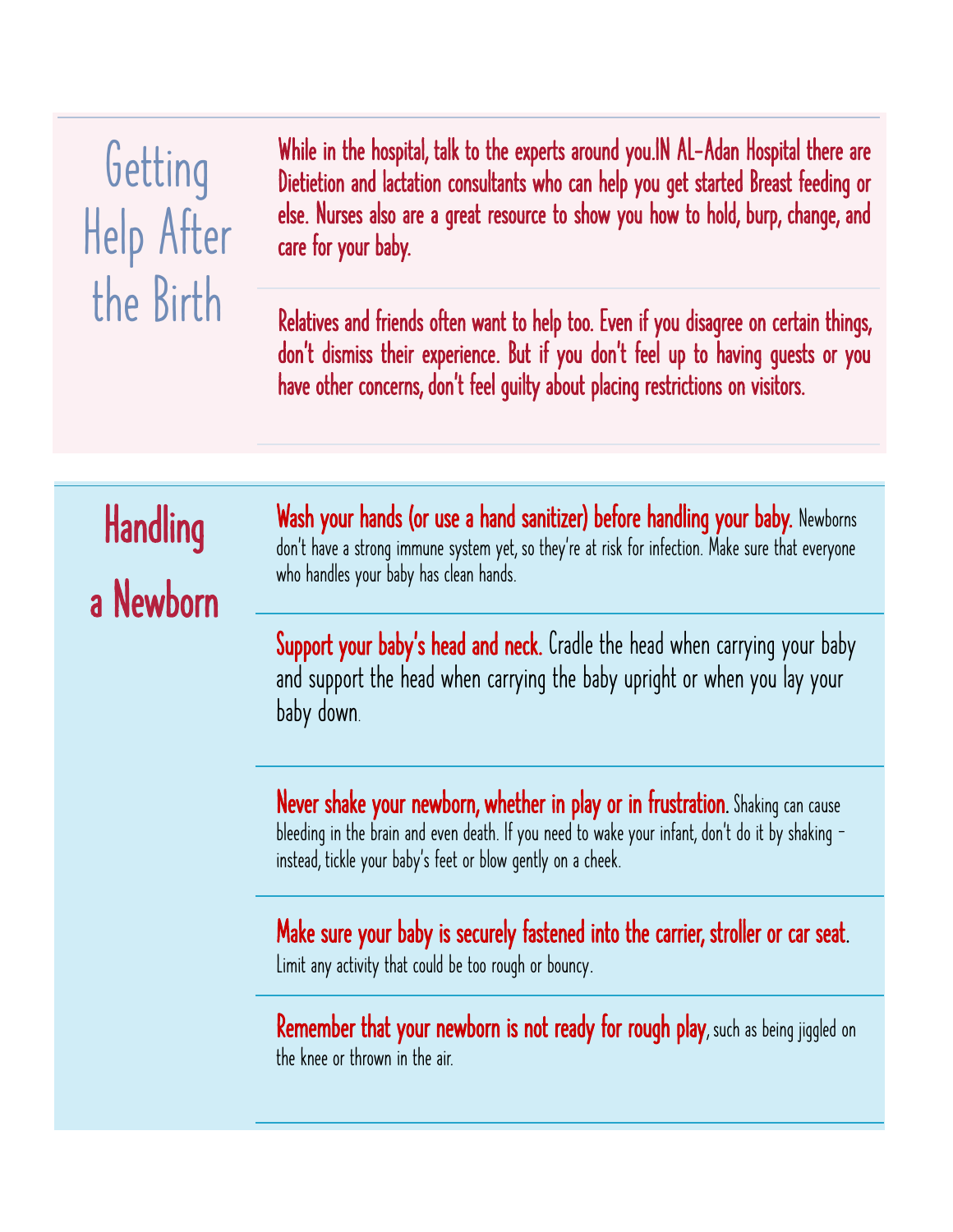# Bonding and Soothing

For infants, the attachment contributes to their emotional growth, which also affects their development in other areas, such as physical growth. Children thrive from having a parent or other adult in their life who loves them unconditionally.

Begin bonding by cradling your baby and gently stroking him or her in different patterns. Both you and your partner can also take the opportunity to be "skin-to-skin," holding your newborn against your own skin while feeding or cradling.

Babies, especially premature babies and those with medical problems, may respond to infant massage. Certain types of massage may enhance bonding and help with infant growth and development. Many books and videos cover infant. Be careful, however — babies are not as strong as adults, so massage your baby gently.

Babies usually love vocal sounds, such as talking, babbling, singing, and cooing. If your little one is being fussy, try singing, reciting poetry and nursery rhymes, or reading aloud as you sway or rock your baby gently in a chair.

Some babies can be unusually sensitive to touch, light, or sound, and might startle and cry easily, sleep less than expected, or turn their faces away when someone speaks or sings to them. If that's the case with your baby, keep noise and light levels low to moderate.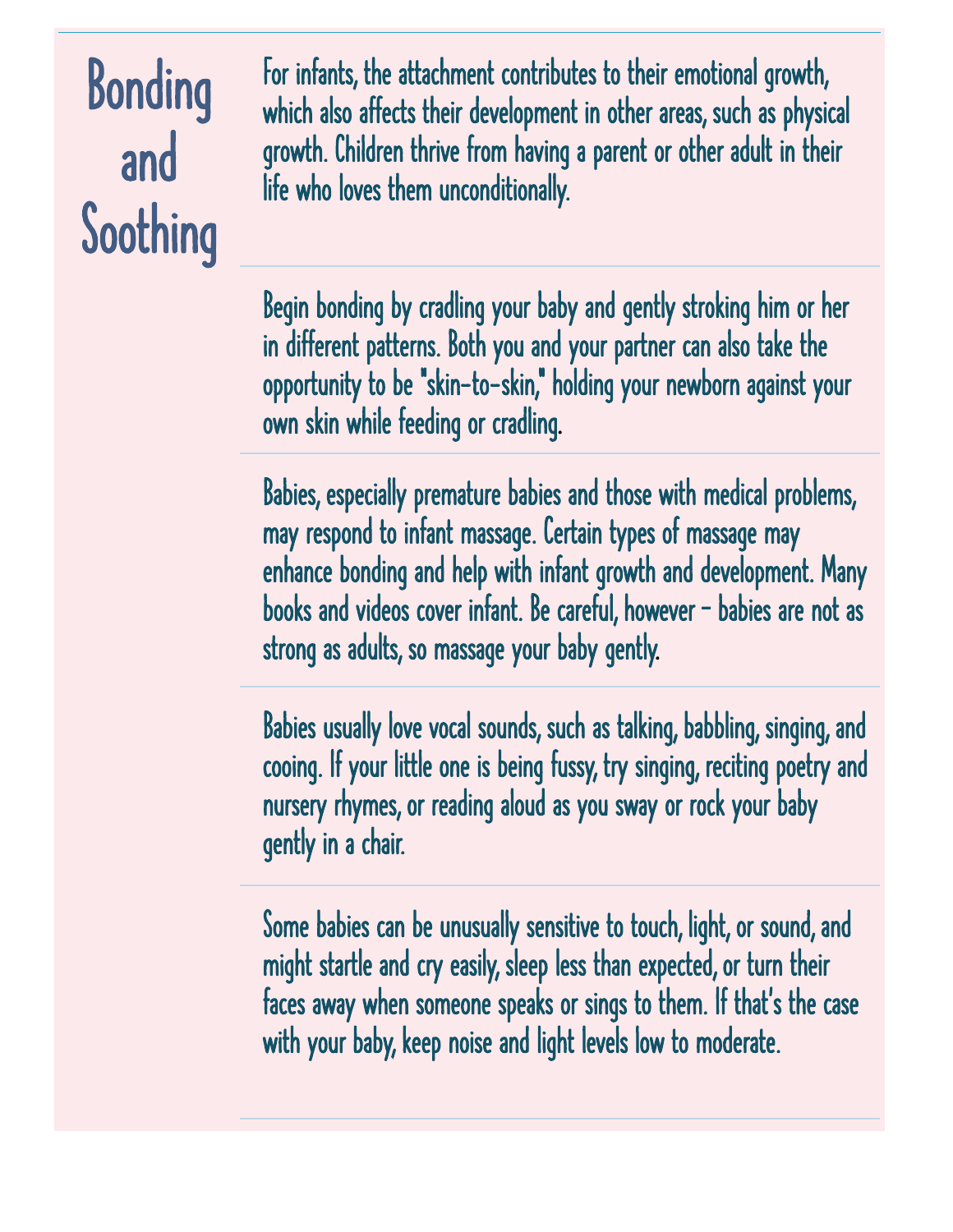## Swaddling

which works well for some babies during their first few weeks, is another soothing technique first-time parents should learn.

Proper swaddling keeps a baby's arms close to the body while allowing for some movement of the legs.

Not only does swaddling keep a baby warm, but it seems to give most newborns a sense of security and comfort. Swaddling also may help limit the startle reflex, which can wake a baby.



Here's how to swaddle a baby:

\*Spread out the receiving blanket, with one corner folded over slightly.

- \*Lay the baby face-up on the blanket with his or her head above the folded corner.
- \*Wrap the left corner over the body and tuck it beneath the back of the baby, going under the right arm.

\*Bring the bottom corner up over the baby's feet and pull it toward the head, folding the fabric down if it gets close to the face.

\*Wrap the right corner around the baby, and tuck it under the baby's back on the left side, leaving only the neck and head exposed. To make sure your baby is not wrapped too tight, make sure you can slip a hand between the blanket and your baby's chest, which will allow comfortable breathing. Make sure, however, that the blanket is not so loose that it could become undone.

\*Be sure not to wrap too tightly around the hips. Hips and knees should be slightly bent and turned out. Wrapping your baby too tightly may increase the chance of hip dysplasia.

\*Babies should not be swaddled after they're 2 months old. At this age, some babies can roll over while swaddled, which increases their risk of sudden infant death syndrome (SIDS).

,.